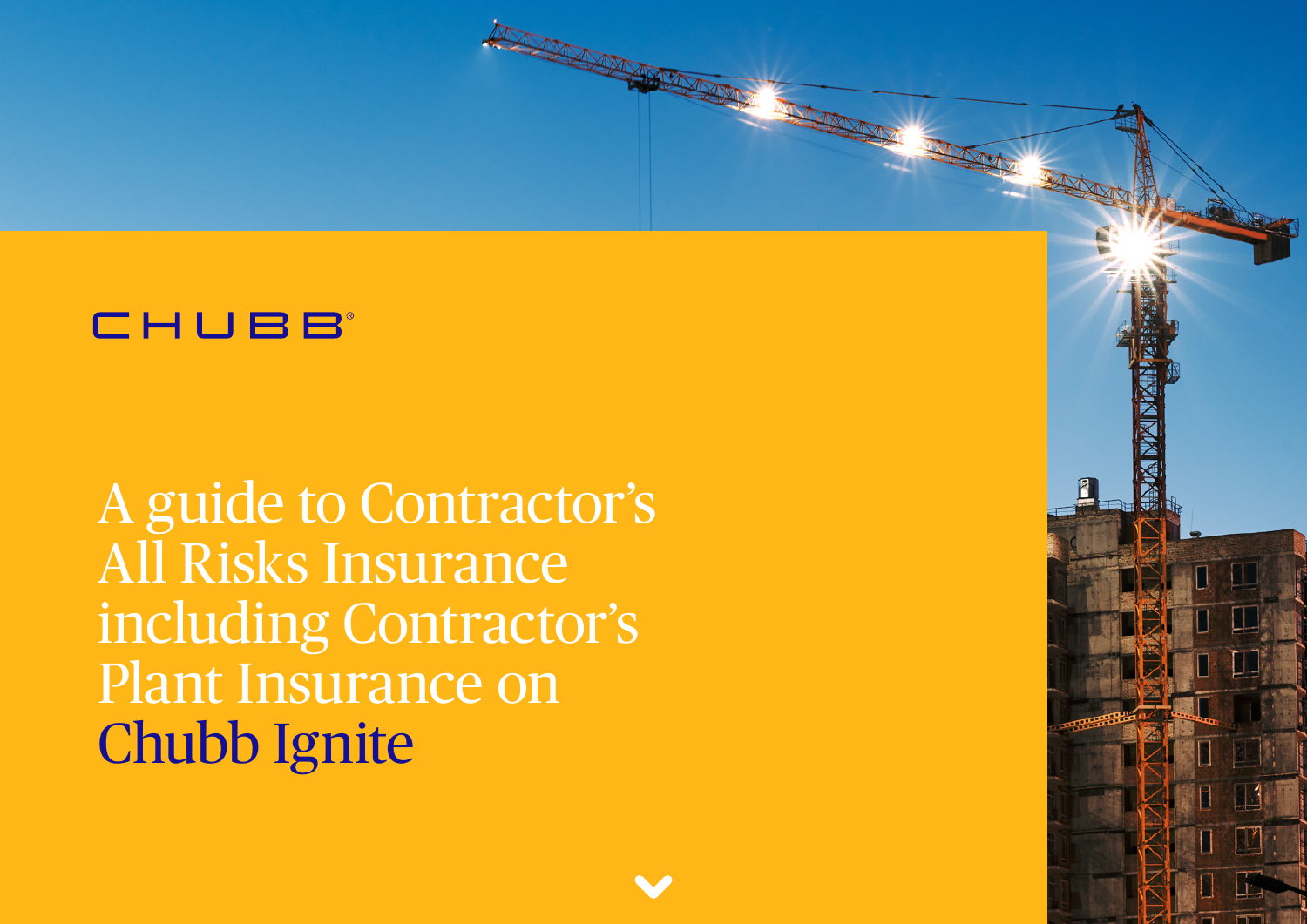



Chubb's Contractor's All Risks policy is an annual cover for businesses domiciled in the United Kingdom. It is aimed at both commercial and domestic construction companies where significant exposures lie during the building or construction process.

Typical customers will be commercial building contractors who may also use contractor's plant and equipment in their day-to-day business.

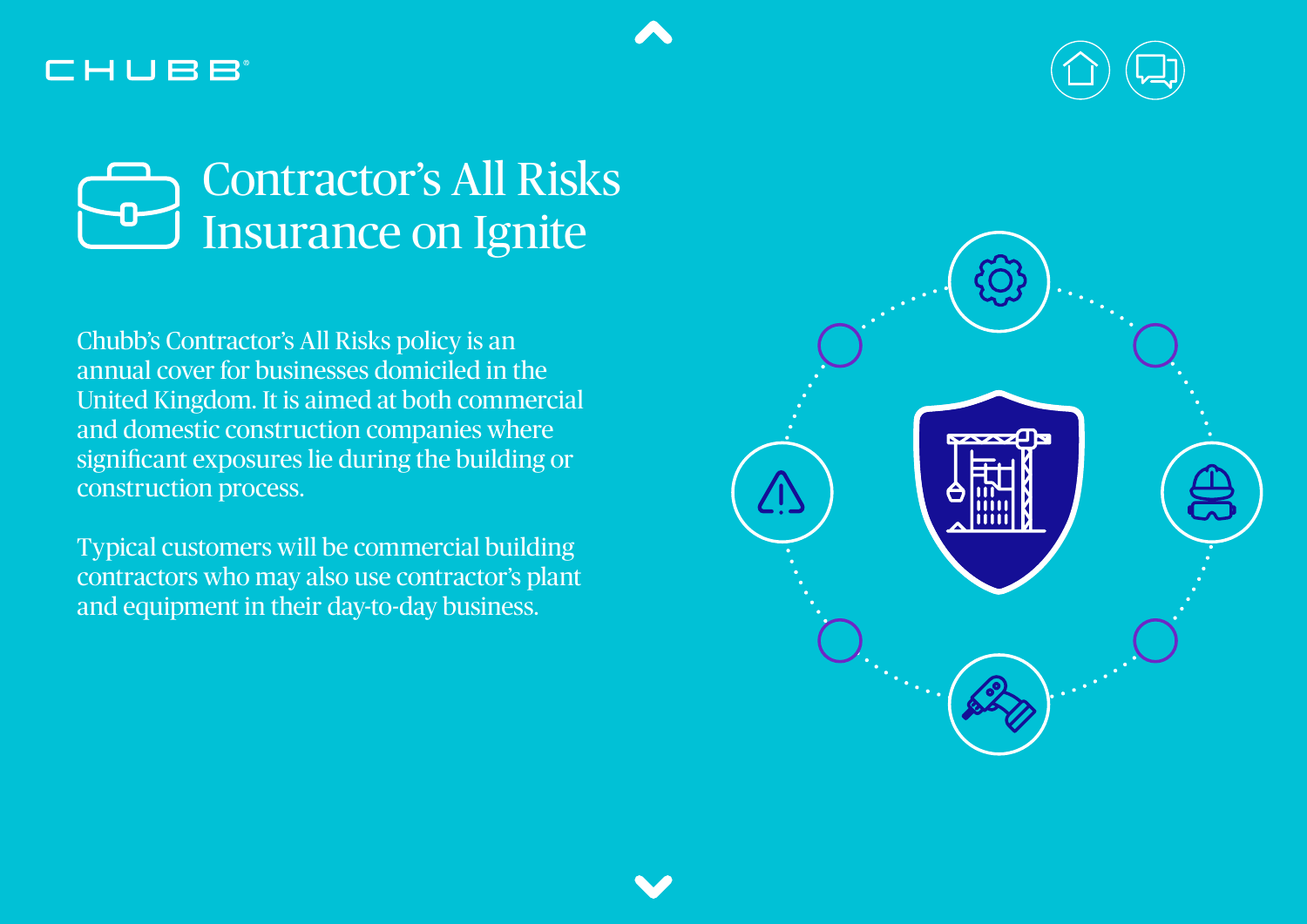



# Chubb's Contractor's All Risks Offering

We have a clear focus for middle-market commercial businesses which operate with turnover ranging from £200k to £3m.

Our policy offers broad cover and a wide appetite for trade, size and complexity of risk and includes the following sections of cover:



Chubb's Contractor's All Risks policy contains some of the widest extensions in the market:

- Automatic increase: up to 25% of the limit of liability stated in the schedule, during the period of insurance
- Expediting expenses up to £50,000 incurred to avoid delay in completion of contract works following damage
- Breakdown of plant hired or plant on free loan
- Storage up to £250,000 at any location within the territorial limits other than the site
- Subcontractors includes subcontract works for which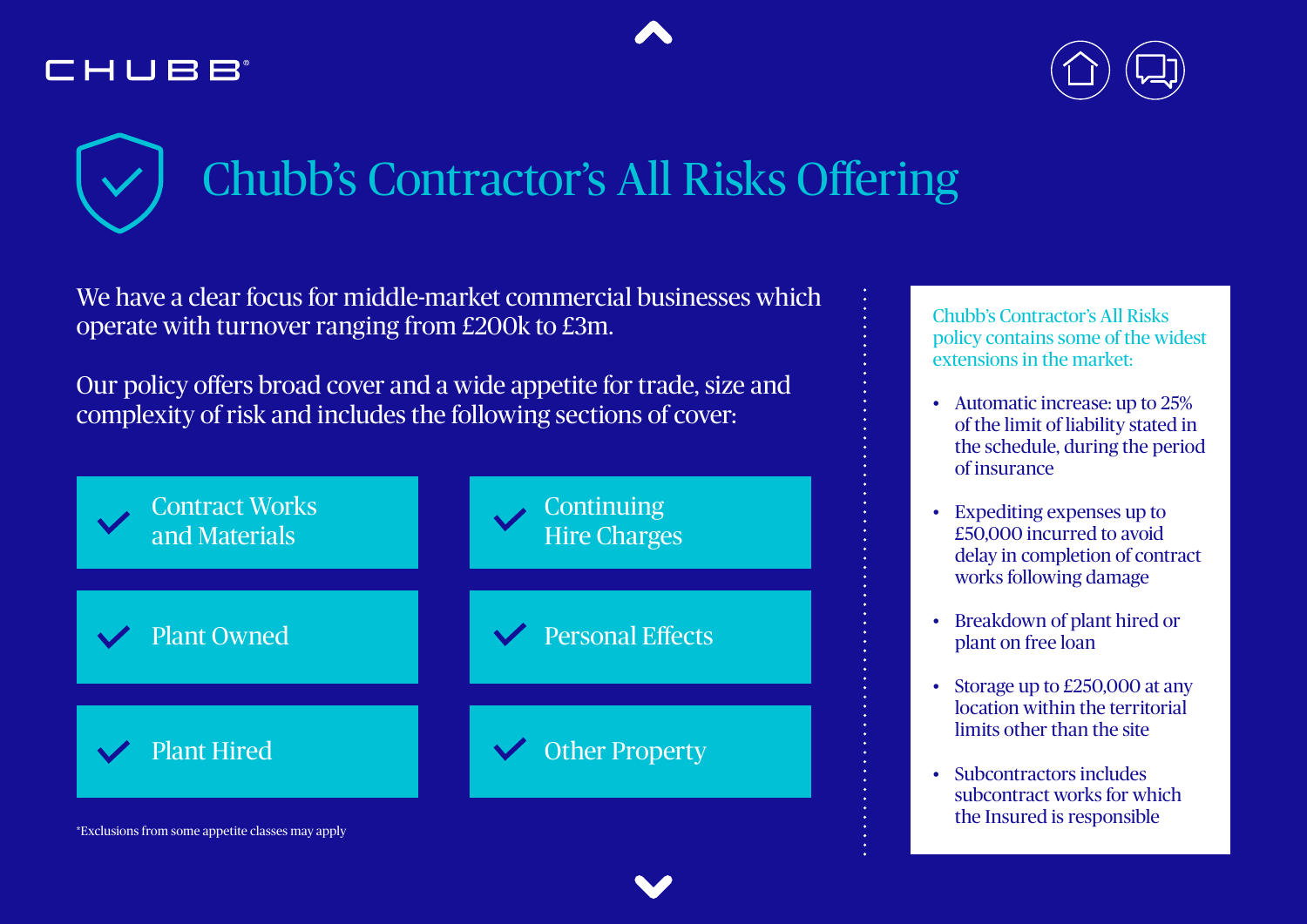

# Contractors Plant Insurance on Ignite

The Contractor's Plant Annual Insurance policy is for all types and sizes of business from small enterprises to large multinationals who are domiciled in the United Kingdom. Typical customers will be commercial contractors who use contractor's plant and equipment in their day-to-day business.

The Contractors Plant Annual Insurance Policy protects contractor's plant and equipment including plant owned and plant hired in. If you take this policy, you will be covered for all risks i.e. theft, malicious / accidental damage, plus our offering is warranty free.

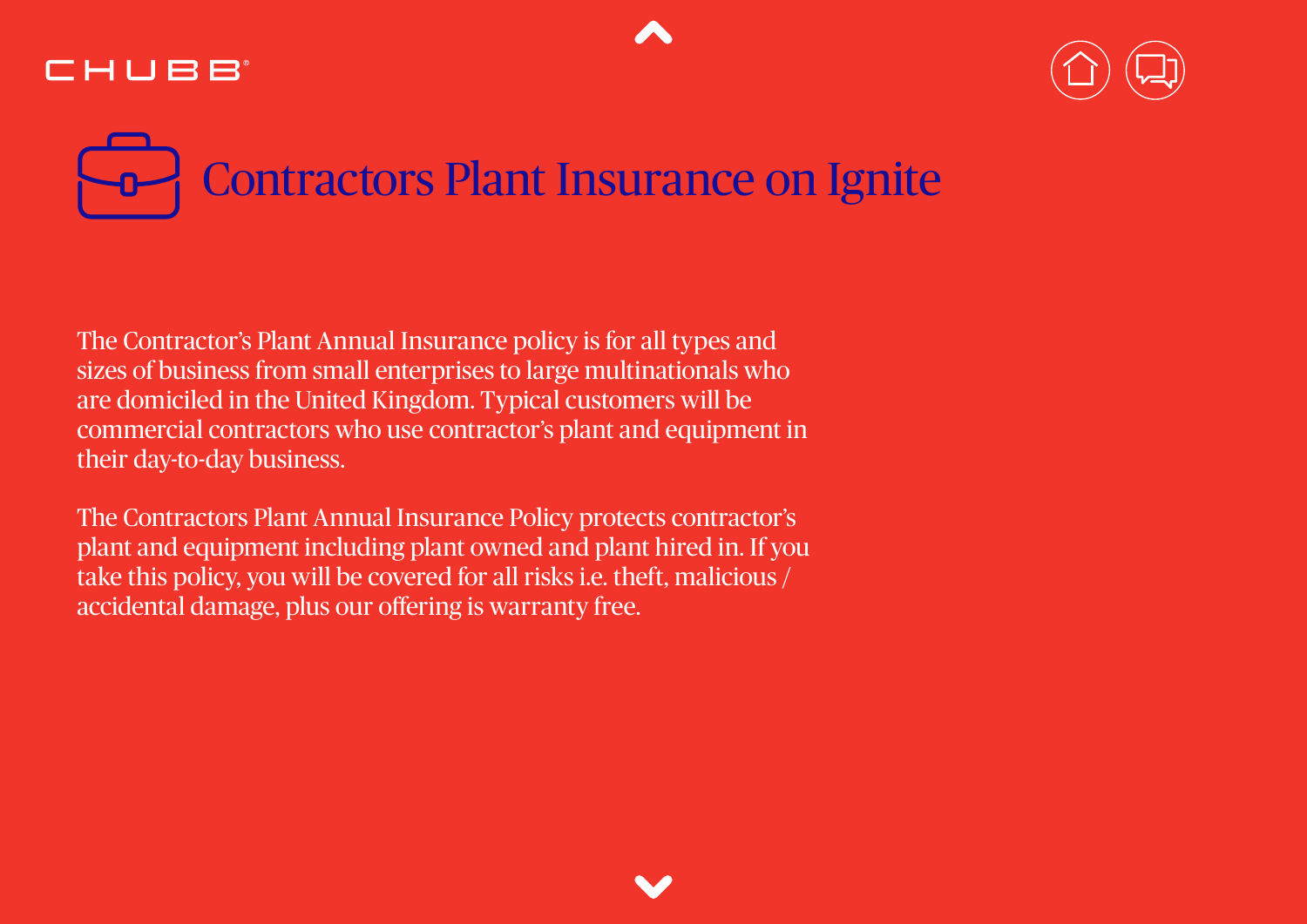# Chubb's Contractors Plant Insurance offering

Our policy offers broad cover and a wide appetite for trade, size and complexity of risk and includes the following sections of cover:

### Owned Plant

All risks of damage to owned plant whilst at any location within the territorial limits and whilst in transit (other than by sea or air).

### Hired in Plant

Cover provided in respect of the Insured's legal liability under the terms of their hire agreement, to pay compensation for damage to hired in plant whilst in the Insured's custody or control, at any location within the territorial limits and whilst in transit (other than by sea or air).

Continuing Hire Charges Cover provided in respect of the Insured's legal liability for payment of continuing hire charges for which they are responsible under the terms of their hiring agreement and as a result of damage insured under Section 2 – hired in plant.

### Extensions

- Measures taken in avoidance of damage, costs incurred to take reasonable but exceptional measures to avoid or mitigate impending damage up to £50,000
- Contractors plant immobilisation pays reasonable costs to recover plant up to £25,000
- Automatic reinstatement of limit of liability following a claim up to a value of £100,000 without charge
- Newly acquired contractor's plant automatically covered up to £100,000 any one item for a period of 180 days following acquisition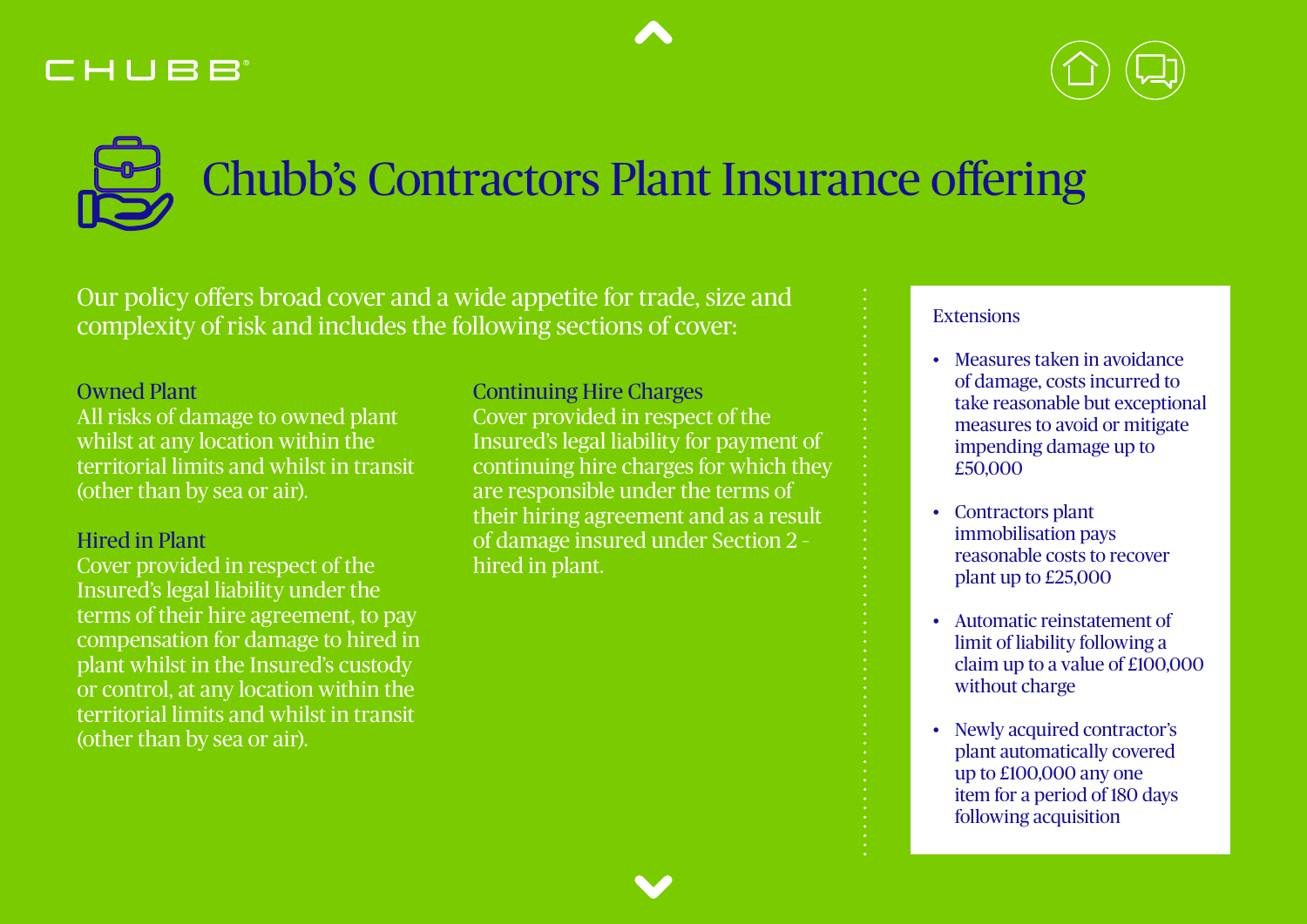



# Why choose Chubb?

As one of the most trusted specialist insurers in the industry, Chubb's market-leading products and services put your clients at the heart of everything we do and our Contractor's All Risks offering including Contractor's Plant product, is complemented by a wider service proposition.

- We provide an award-winning claims service that understands individual industry needs and the challenges related to third party losses.
- Our experience in sorting out complex claims allows us to provide our Insureds with the most effective support in selecting the right experts and defending cases, here and abroad.

### Superior claims service Expert Risk Engineering Services

Chubb has developed a team of dedicated and specialist risk engineers in the UK, who combined, have over 50 years' experience in the industry. Their sole aim is to help our insureds understand and mitigate their risks.

Our risk engineers take a collaborative approach with clients by gaining a deep understanding of their hazards and exposures. We also support clients and brokers through training and provision of pragmatic guidance and technical information.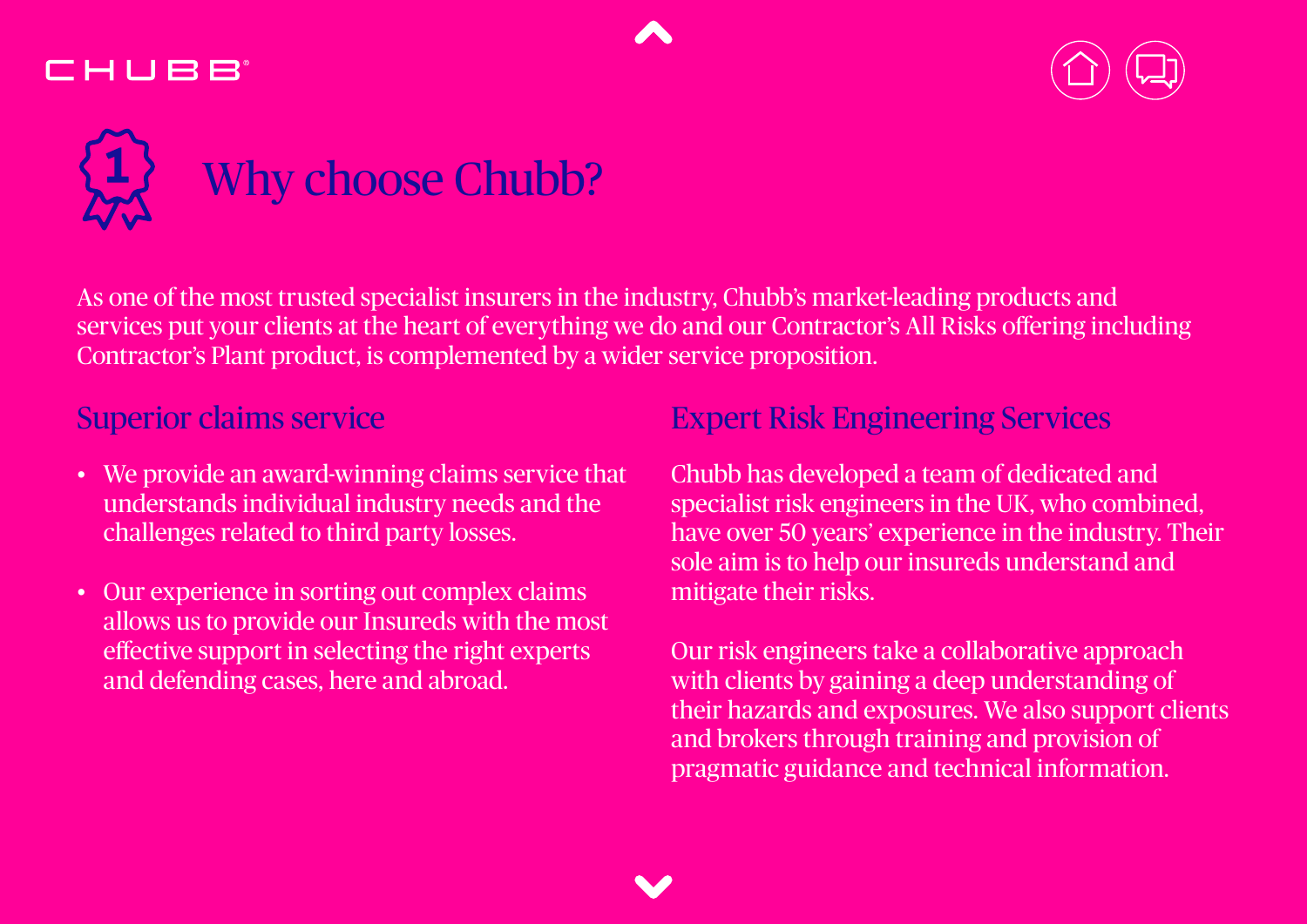





Chubb Ignite is designed for brokers to trade with us quickly and simply. The intuitive design and client-centric experience allows a broker to quote with us in minutes, bind in seconds and produce instant documentation.

### **Self-service on Chubb Ignite** - what can be done? **Logging on to Chubb Ignite**

- **You** can see the portfolios of covers all in one place: quotes, policies and renewals and there is minimum underwriter intervention
- Ability for **you** to quote, across all products and receive documentation within seconds
- Flexibility for **you** to alter cover options, limit and deductible options and also commission levels
- Bind **your** own risks, whether it be a quote or a renewal and receive policy documentation in seconds
- Mid Term Adjustments are also available for **you** to make
- Copy and modify **your** quotes in order to show your client different options

- Gaining access is easy. Simply [log on to Chubb Ignite](https://ignite.uk.chubb.com/) and follow the registration process.
- Watch our short training videos to find out how to use Chubb Ignite: